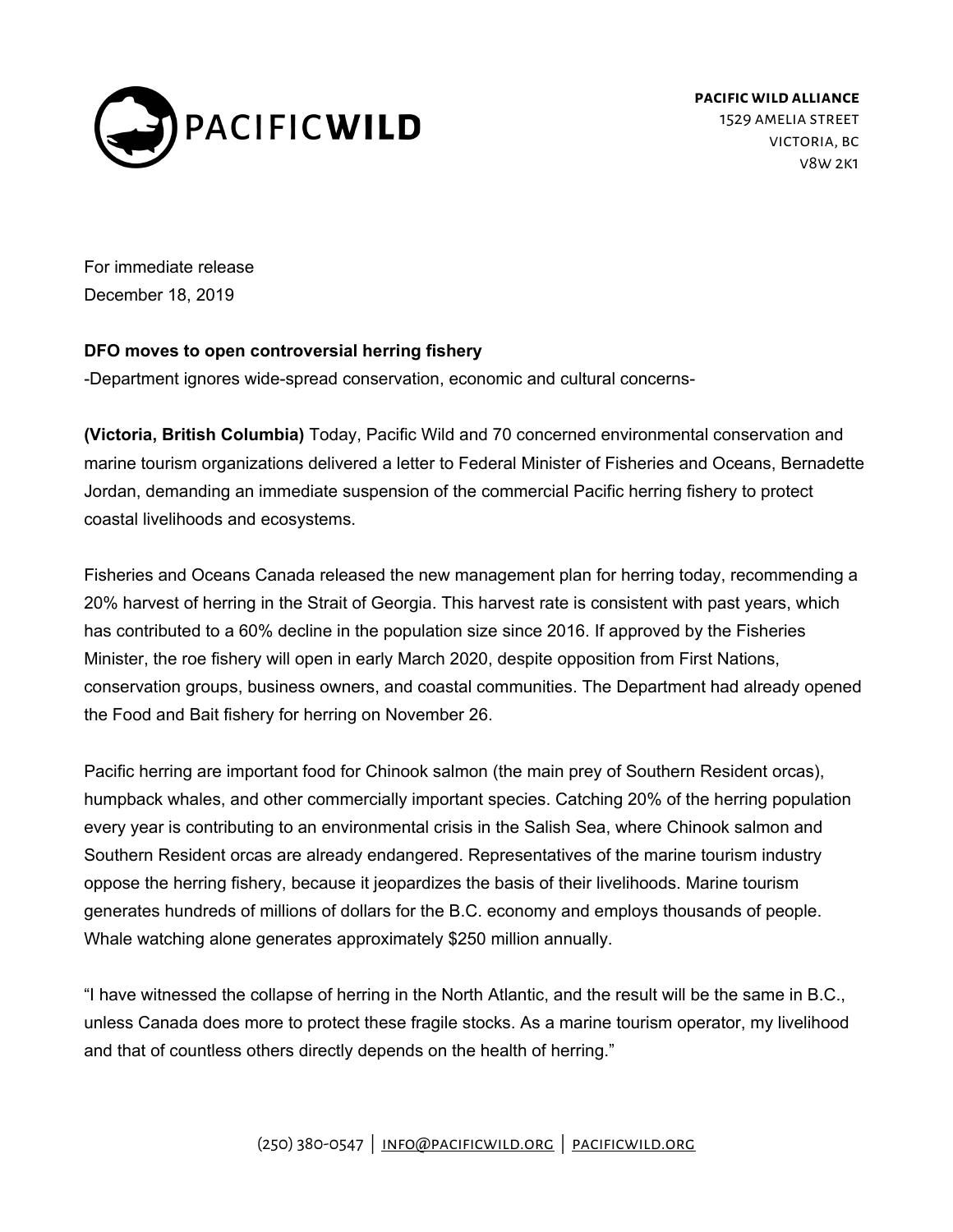Colin Griffinson, Captain, Pacific Yellowfin Luxury Adventure Charters: 604-454-4900, [colingriffinson@gmail.com](mailto:colingriffinson@gmail.com)

"Herring are a keystone species and a pivotal nutritional component to the Salish Sea, which is one of the most biodiverse regions of the world. Suspending the herring fishery should be the first step towards population recovery."

Brett Soberg, Owner and Operator, Eagle Wing Whale & Wildlife Tours: 250-213-7669, [brett@eaglewingtours.com](mailto:brett@eaglewingtours.com)

"DFO's refusal to protect our remaining herring stocks by recommending another year of unsustainable fishing completely undermines its own conservation mandate. It is our sincere hope that the new Fisheries Minister, Bernadette Jordan, reconsiders this destructive fishery." Ian McAllister, Executive Director, Pacific Wild: 250-882-7246, [ian@pacificwild.org](mailto:ian@pacificwild.org)

## **BACKGROUND**

- The Minister of Fisheries will be asked to approve the IFMP, following a 30-day public consultation period, which is open until January 17, 2020. Comments may be provided in writing to Victoria Postlethwaite, Regional Herring Officer, at Victoria.Postlethwaite@dfo-mpo.gc.ca.
- In the first two weeks of this year's Food and Bait fishery, seiners were unable to catch any herring, which is highly unusual. This suggests fewer herring are migrating into the Strait of Georgia than in previous years, which is cause for alarm.
- Fisheries and Oceans has conducted no research on the ecosystem impacts of the fishery, despite claiming they are managing for ecosystem needs. The response to an Access to Information request from Pacific Wild was, "Please note that the Fisheries Management branch and Science branch of our Pacific region [*sic*] advised us that they will be providing a Nil response … We have been advised that there is no other research that DFO has done regarding the impacts the commercial herring fishery has on southern resident killer whales."
- In 2019, Fisheries and Oceans Canada (DFO) biologists overestimated the number of herring in the Strait of Georgia by 30%, which caused overfishing by commercial fisheries.
- Herring are 62% of the diet for Chinook salmon. In turn, this species of salmon is the main food source for critically endangered Southern Resident Killer Whales.
- MP for Courtenay-Alberni and NDP Fisheries Critic, Gord Johns, has tabled a written petition in the House of Commons, asking for an immediate suspension of commercial herring fisheries in the Strait of Georgia.